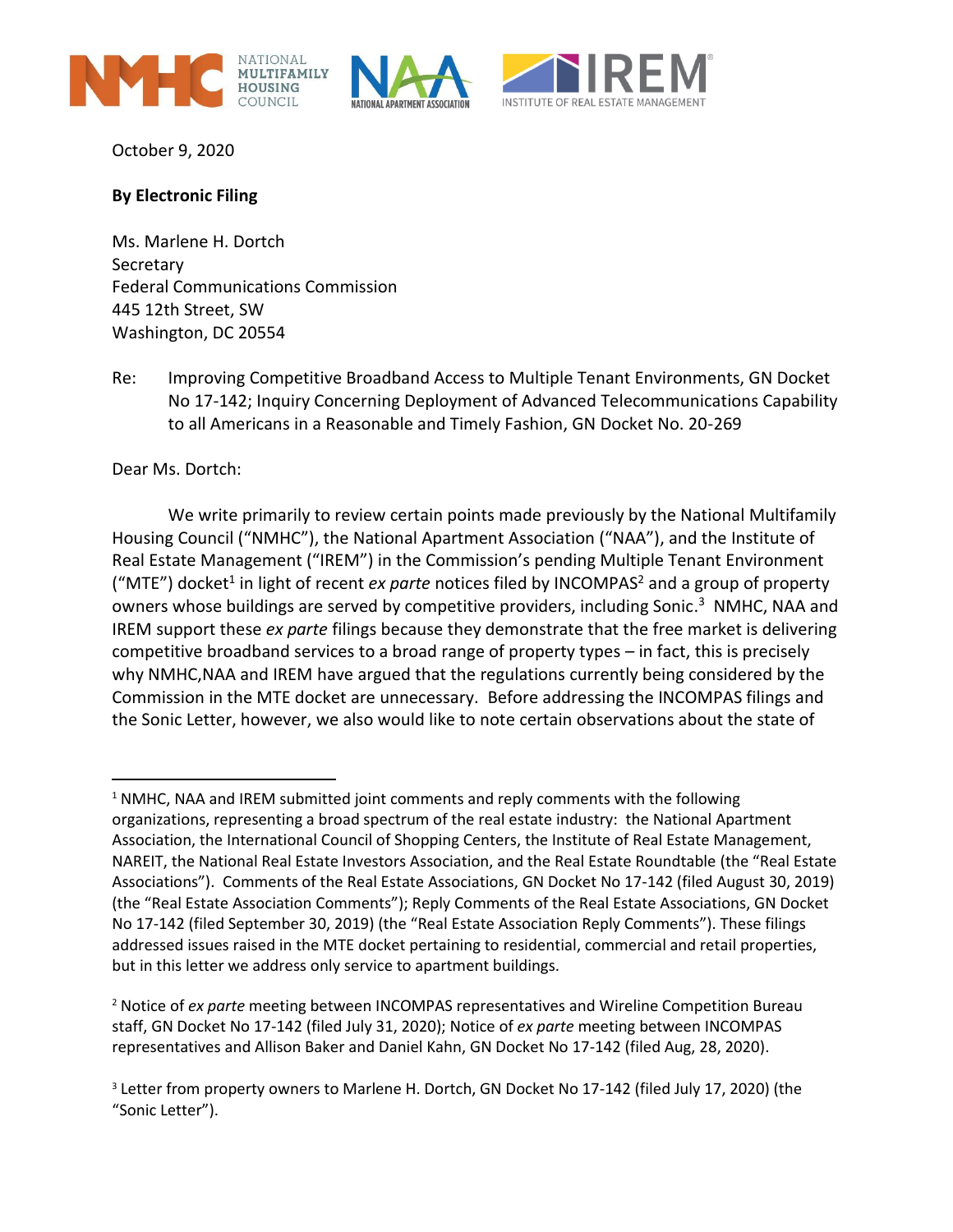broadband deployment in the United States recently made by the Information Technology and Innovation Foundation ("ITIF").

The capacity of the nation's broadband networks and services has been severely tested during the Covid-19 pandemic. Early on, there were concerns about the ability of the system as a whole to perform and claims that the "Internet was broken." These concerns were centered on the delivery of broadband services in residential settings. By all accounts, however, although issues remain with respect to improving support for low income Americans and deployment in rural and tribal areas, the system actually has performed very well.

In "Lessons from the Pandemic,"<sup>4</sup> ITIF reviews in detail the remarkable performance of U.S. broadband networks during the pandemic. *Lessons from the Pandemic* notes that, despite increases in peak traffic of 20-30 % during the pandemic, U.S. broadband markets were able to adapt "with virtually no drop in performance." Furthermore, the Commission's current "lighttouch regulatory approach" also gave network operators the flexibility they needed to meet changes in demand. The result has been that broadband networks in the U.S. have performed better than many of their international peers.<sup>5</sup>

This overall performance confirms the wisdom of nearly a quarter century of Congressional and Commission policy, beginning with the passage of the Telecommunications Act of 1996. This success was built on a foundation of facilities-based competition and reliance on market forces to promote both deployment and competition.

*Lessons from the Pandemic* also notes that during the Covid-19 crisis home broadband traffic has increased by roughly 20-40 percent. We at NMHC, NAA, and IREM, our members, and our colleagues across the multifamily industry have been dealing with the challenges of

<sup>4</sup> Doug Brake, Lessons From the Pandemic: Broadband Policy After COVID-9 (July 13, 2020), <https://itif.org/publications/2020/07/13/lessons-pandemic-broadband-policy-after-covid-19> (last visited Sep. 17, 2020) ("*Lessons from the Pandemic*").

<sup>5</sup> Two American Enterprise Institute blog entries also address these issues briefly. One notes that performance during the pandemic "has validated the historical US approach to broadband that values private investment over government regulation." Matt Au and Brett Swanson, Lessons from the Pandemic for Broadband and Internet Policy (Sep. 10. 2020), [https://www.aei.org/technology-and](https://www.aei.org/technology-and-innovation/lessons-from-the-pandemic-for-broadband-and-internet-policy/)[innovation/lessons-from-the-pandemic-for-broadband-and-internet-policy/](https://www.aei.org/technology-and-innovation/lessons-from-the-pandemic-for-broadband-and-internet-policy/) (last visited Sep. 17, 2020). The other observes that "[n]ot only does the US exhibit one of the fastest average broadband networks in the world but it is also one of the most adaptable — capable of maintaining and even increasing performance during times of considerable stress while performance in most other countries has suffered. While there is always room for improvement in challenging local geographies, this is hardly indicative of an industry crying out for increased regulatory intervention to improve performance in a global context." Bronwyn Howell, Broadband Speeds: We Don't Know How Lucky We Are (Sep. 11, 2020), [https://www.aei.org/technology-and-innovation/broadband-speeds-we-dont-know-how-lucky](https://www.aei.org/technology-and-innovation/broadband-speeds-we-dont-know-how-lucky-we-are/)[we-are/](https://www.aei.org/technology-and-innovation/broadband-speeds-we-dont-know-how-lucky-we-are/) (last visited Sep. 17, 2020).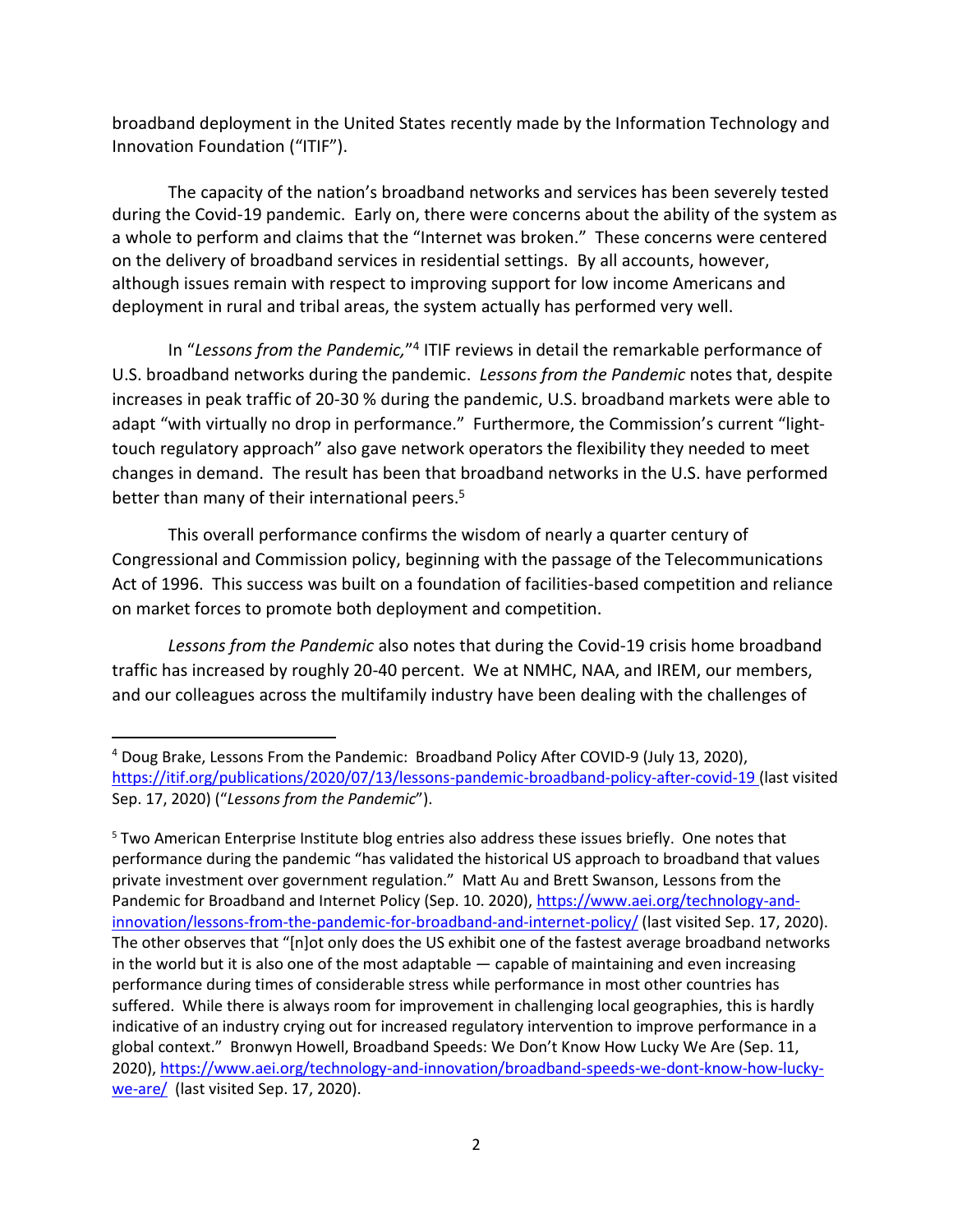ensuring that apartment residents have access to broadband services throughout this challenging period. With roughly a third of Americans living in apartments and many of them working and learning from home for long stretches for the first time, apartment owners and broadband providers stepped up and met the challenge to keep residents connected and in many cases worked to expand access and speed.

One notable example of a partnership that has proved invaluable during the pandemic, and even before, is that of internet service provider Starry, Inc., and Related Companies, one of the largest affordable housing providers in the nation. The collaboration and partnership between Starry and Related is noteworthy in that together they have deployed low-cost, highspeed internet across Related's affordable housing portfolio. <sup>6</sup> On top of Starry's own efforts to provide free access to its low-cost service during the pandemic, Related also pitched in and agreed to cover the cost of Starry Connect for its residents who currently subscribe to the program.<sup>7</sup> This type of partnership is a great model for how private stakeholders can help us bridge the digital divide under normal circumstances and in times of crisis.

We are proud of the work our industry has done – both before and during the pandemic – to ensure that apartment residents have access to reliable, affordable, and effective broadband services. We also deeply appreciate the efforts of the network providers who made it possible for our residents to live their lives under these difficult circumstances.

While it is important to point to our connectivity successes during this time, it's also equally important to acknowledge that for many properties and their residents, the picture isn't as rosy. For far too many multifamily firms involved in the development and operation of affordable, rural or low-income properties, finding service providers who are willing to serve such properties can be an enormous challenge. Despite the best efforts of owners, residents of these properties are left with limited service options and limited speed. We cannot emphasize strongly enough that the terms of building access is not the problem here and regulation of the kind proposed in the MTE proceeding will not solve the actual problem. The solution will come from broadband providers that are willing and able to reach underserved sectors of the market rather than merely grabbing the low-hanging fruit in more profitable communities. NMHC,

<sup>&</sup>lt;sup>6</sup>Related Companies partners with Starry Internet and brings cutting edge broadband service to residential properties, Related Companies and Starry, Inc., Sep. 7, 2018, [https://www.related.com/press-releases/2018-09-07/related-companies-partners-starry-internet-and](https://www.related.com/press-releases/2018-09-07/related-companies-partners-starry-internet-and-brings-cutting-edge)[brings-cutting-edge](https://www.related.com/press-releases/2018-09-07/related-companies-partners-starry-internet-and-brings-cutting-edge) (last visited Oct. 2, 2020).

<sup>&</sup>lt;sup>7</sup> Starry to Provide Free Service for Its Subscribers in Public and Affordable Housing Through the End of May, BOSTON REAL ESTATE J., Mar. 18, 2020, [https://bostonrealestatetimes.com/starry-to-provide-free](https://bostonrealestatetimes.com/starry-to-provide-free-service-for-its-subscribers-in-public-and-affordable-housing-through-the-end-of-may/)[service-for-its-subscribers-in-public-and-affordable-housing-through-the-end-of-may/](https://bostonrealestatetimes.com/starry-to-provide-free-service-for-its-subscribers-in-public-and-affordable-housing-through-the-end-of-may/) (last visited Oct. 2, 2020).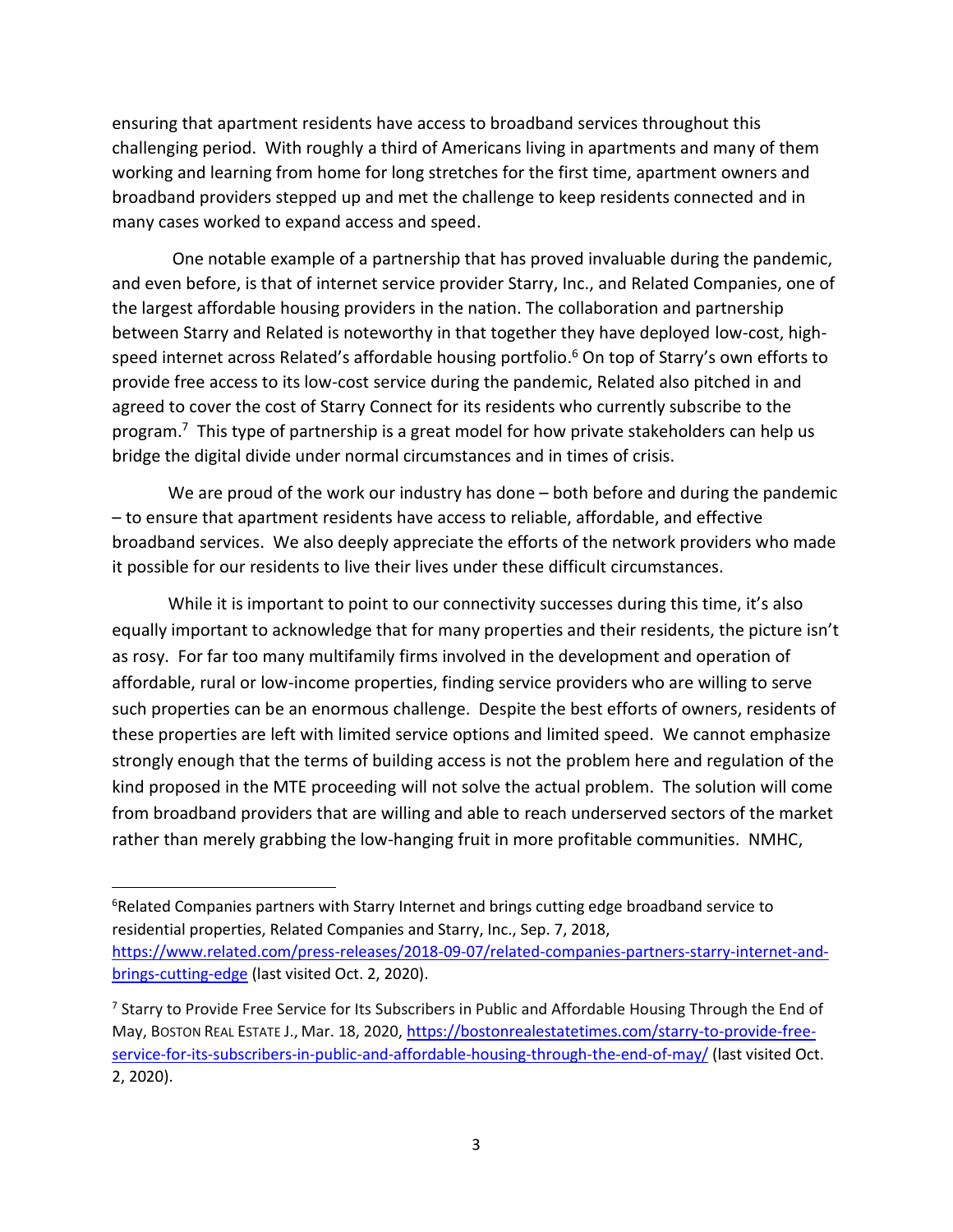NAA, and IREM and our members understand that extending infrastructure is expensive, and providers – who are answerable to their shareholders – must be able to justify every foot of construction based on the anticipated return on investment. We understand this because property owners operate under the same kinds of market constraints.

Another problem at the consumer level is that affordability of service remains an obstacle to adoption. Here, again, it is the cost of extending infrastructure and delivering service, rather than the terms of access to a multifamily property, that determine what consumers must pay. Even where owners are successful in luring several service providers to such a property, in far too many cases, low-income Americans are unable to connect.

Solving the stubborn problems of the digital divide and expanding deployment and adoption of broadband is no easy task and cannot be shouldered by any one party. As we saw earlier with Related's affordable housing portfolio, solutions will require collaboration and partnerships between a variety of stakeholders including policymakers, property owners, and service providers. We are not unsympathetic to the competitive providers. But if there is a place for government regulation it is for policies that will directly promote deployment in rural areas and to affordable and low-income communities. Instead, the competitive broadband providers – with occasional exceptions -- are asking for help to become the third and fourth option in wealthy communities. If the goal is to get competitive, affordable broadband options to every American, the proposals in the MTE proceeding are not the way to do it.

We bring *Lessons From the Pandemic* to your attention not only because of what it says about the robust capabilities of America's broadband networks, but because it very properly endorses the market-based policies that built those networks. In our comments in the MTE proceeding, as members of the Real Estate Associations, we have emphasized both the role that the apartment industry plays in creating efficient markets for broadband providers to serve, and the cooperative business relationships that broadband providers and apartment owners have developed over time to ensure that apartment residents have access to the services they need. We also have noted that the apartment industry is very diverse, comprising a range of geographic areas and property types; this diversity is important because broadband providers are sometimes unable to extend their networks to particular properties in a costeffective manner. We opposed and still oppose the proposed regulations because there is no market failure that would justify them.

This brings us to the INCOMPAS *ex parte* notices and the Sonic Letter.

On July 31, 2020, INCOMPAS filed a notice of an *ex parte* meeting with Wireline Competition Bureau ("WCB") staff. In addition to issues raised in their filings in 2019, INCOMPAS discussed the Sonic Letter, which was signed by ten property owners in San Francisco and Berkeley, California, whose buildings are served by Sonic and possibly other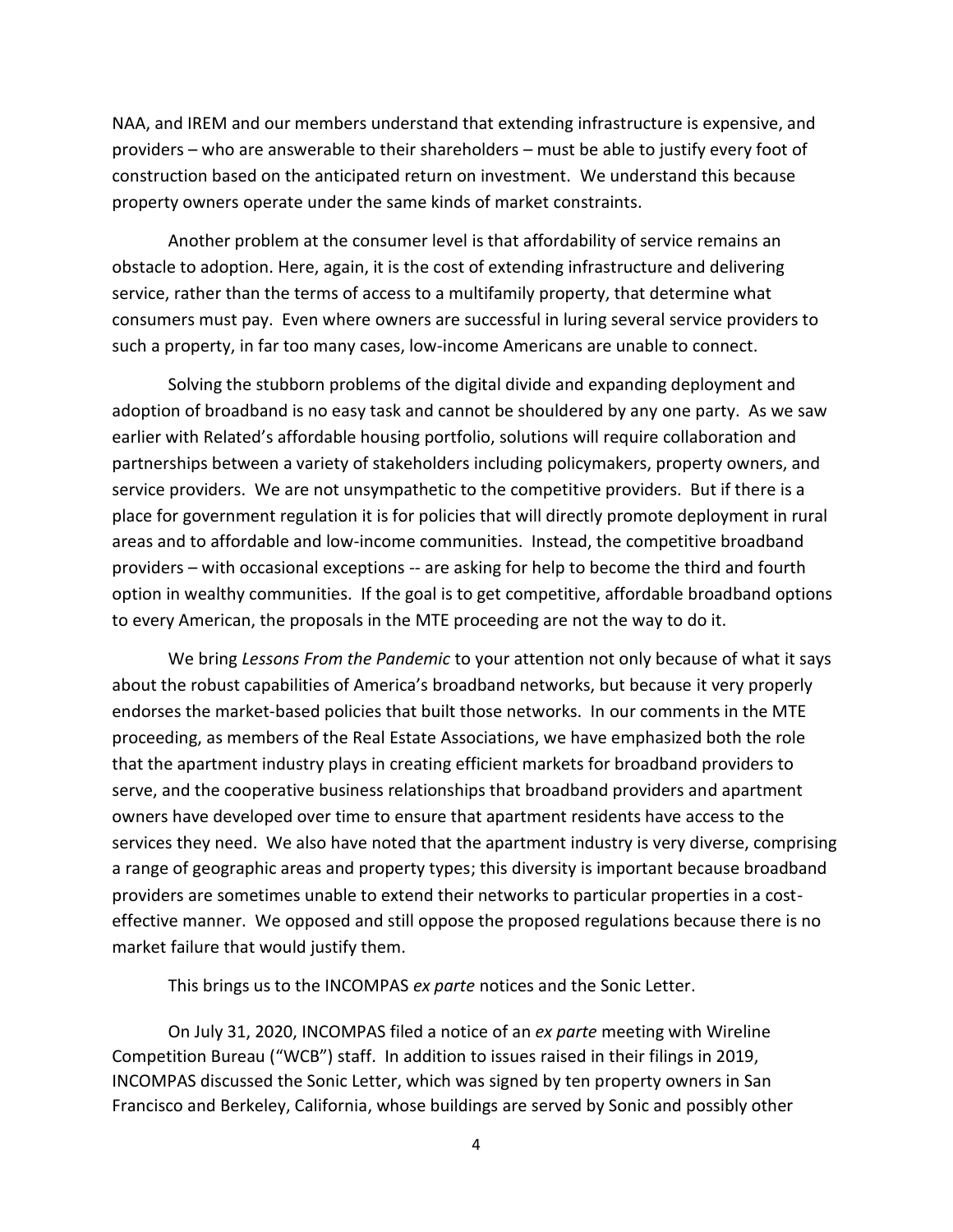providers. On August 28, 2020, INCOMPAS filed an identical notice regarding a meeting with Allison Baker of Chairman Pai's office and Daniel Kahn of the WCB. The Sonic Letter says that the signatories support the Commission's efforts to promote facilities-based broadband competition, and that they have given access to competitive providers, including providers of fixed wireless and gigabit fiber. The Sonic Letter does not specify how many providers serve the listed properties, nor name any specific providers. The letter says that the commercial tenants and residents of the properties appreciate these efforts, and that owners "stand with tenants who deserve competition for broadband . . . and any FCC decision that reinforces that choice will not harm their business interests."

We welcome the Sonic Letter and the two INCOMPAS *ex parte* notices because they confirm several points that NMHC, NAA, and IREM and the Real Estate Associations have repeatedly made in the current MTE docket and in earlier proceedings. We have always said that apartment residents benefit from competitive choice and the substantial investments made by owners in infrastructure and seamless connectivity. 8 We have also noted that different providers have different business plans and can succeed in different situations – the key, however, is that they develop relationships with property owners rather than using government regulation to force access or dictate the terms of access.<sup>9</sup> Neither the Sonic Letter nor the INCOMPAS notices describe the properties in question, but from our research we surmise that they are small, mixed-use commercial and residential properties, each comprising only a few residences or commercial units. The properties are likely to have been unattractive to competitive providers because once one provider is serving a property with a small number of potential customers, it can be difficult to justify the capital expense for a competitor to extend its network. The Sonic Letter, however, demonstrates that Sonic and the other providers serving those properties have overcome those barriers to deployment -- which have nothing to do with the terms of any agreement between the owners and the providers governing access to a property – and have developed exactly the kind of relationships that NMHC, NAA and IREM have promoted.

Nevertheless, the Sonic Letter and the two INCOMPAS *ex parte* notices are also puzzling. It is striking that the Sonic Letter does not explain how any of the specific measures under consideration in the proceeding would actually benefit the owners who signed the letter. After all, they have obtained access to competitive broadband for their tenants without the benefit of the measures under consideration.<sup>10</sup> Thus, it simply does not follow logically that they

<sup>8</sup> Real Estate Association Comments at 9-14.

<sup>9</sup> Real Estate Association Comments at 19, 30.

<sup>&</sup>lt;sup>10</sup> It appears that six of the properties listed in the Sonic Letter are located in Berkeley, California; the remaining four are in San Francisco. The latter four may have benefited from the San Francisco ordinance addressed in the Commission's Declaratory Ruling, *Petition for Preemption of Article 52 of the San Francisco Police Code Filed by the Multifamily Broadband Council*, MB Docket 17-91 (rel. Jul. 12, 2019), but to our knowledge the City of Berkeley has not adopted a similar requirement.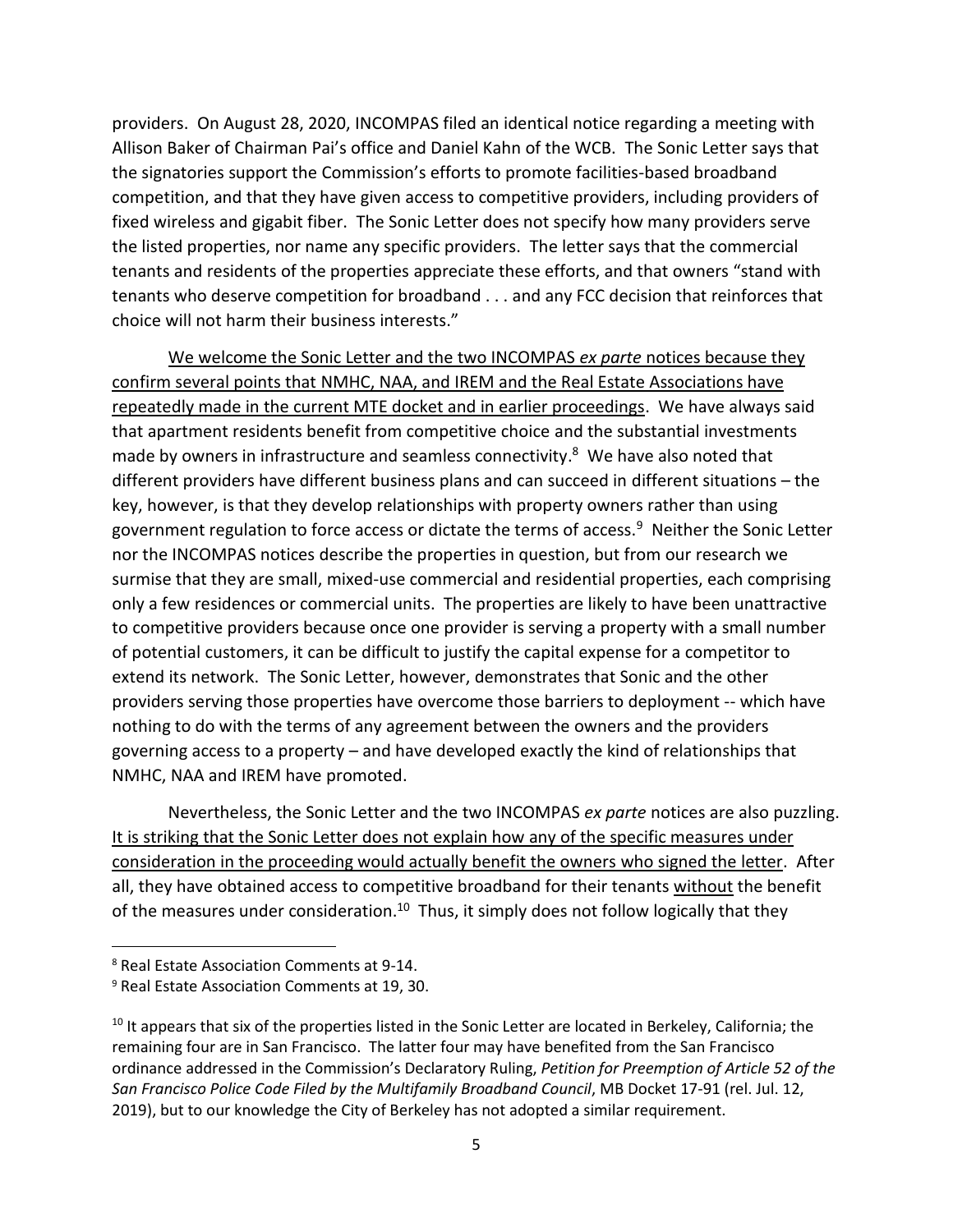should support any of the proposed measures as a means of obtaining access. They may support Commission regulation for some other reason, but if that is the case, their letter does not explain their support. Indeed, without a reasoned explanation of how the proposed regulations would in fact benefit those owners or their tenants we fail to see how the signatories could be certain that regulation would not in fact be harmful. Furthermore, even if the proposed regulations would not harm these particular owners, our comments address in detail the types of harm that would very likely follow in other circumstances.

Consequently, the Sonic Letter should not be taken as evidence in favor of any of the proposed regulations, and it certainly does not come close to outweighing the large body of evidence submitted in the comments and reply comments of the Real Estate Associations.

The Sonic Letter and INCOMPAS's reliance on it are especially puzzling because the Sonic Letter supports our position: regulation is not needed because the market is working. We understand that INCOMPAS thinks that its members need government help in its competition with incumbents, but the owners who signed the Sonic Letter would not benefit from further regulation. Indeed, when considered together with the Real Estate Association filings in the docket, the Sonic and INCOMPAS filings demonstrate that the current market is working very well. Different providers, including small, independent broadband providers, using different technologies and following different business plans are serving different sectors of the market on mutually agreeable terms. Those terms have been set by the market, and not by government dictate. This is a sign of the success of American broadband policy, not a market failure that calls out for regulation.

A review of the record in the MTE docket will confirm that access to competitive broadband is the norm in the majority of buildings of all types. There are exceptions, of course, and smaller buildings such as those listed in the Sonic Letter have historically had trouble attracting competitors. In general, however, the record does not show that there is a lack of competition. In fact, our comments state:

- There are at least two broadband providers in roughly 76% of apartment communities, including 80-90% of new construction.<sup>11</sup> This level of competition exists along with agreements for exclusive use of wiring, exclusive marketing, nonexclusive marketing, and payment of some form of compensation, in all cases, by both LECs and cable MSOs.<sup>12</sup>
- Currently, only 44% of Americans have access to two wireline broadband providers.<sup>13</sup> In other words, the level of competition in apartment buildings is much higher than it is in the United States as a whole.

<sup>&</sup>lt;sup>11</sup> Real Estate Association Comments at 65-66.

<sup>12</sup> Real Estate Association Comments at 67.

<sup>13</sup> Real Estate Association Comments at 22, 66.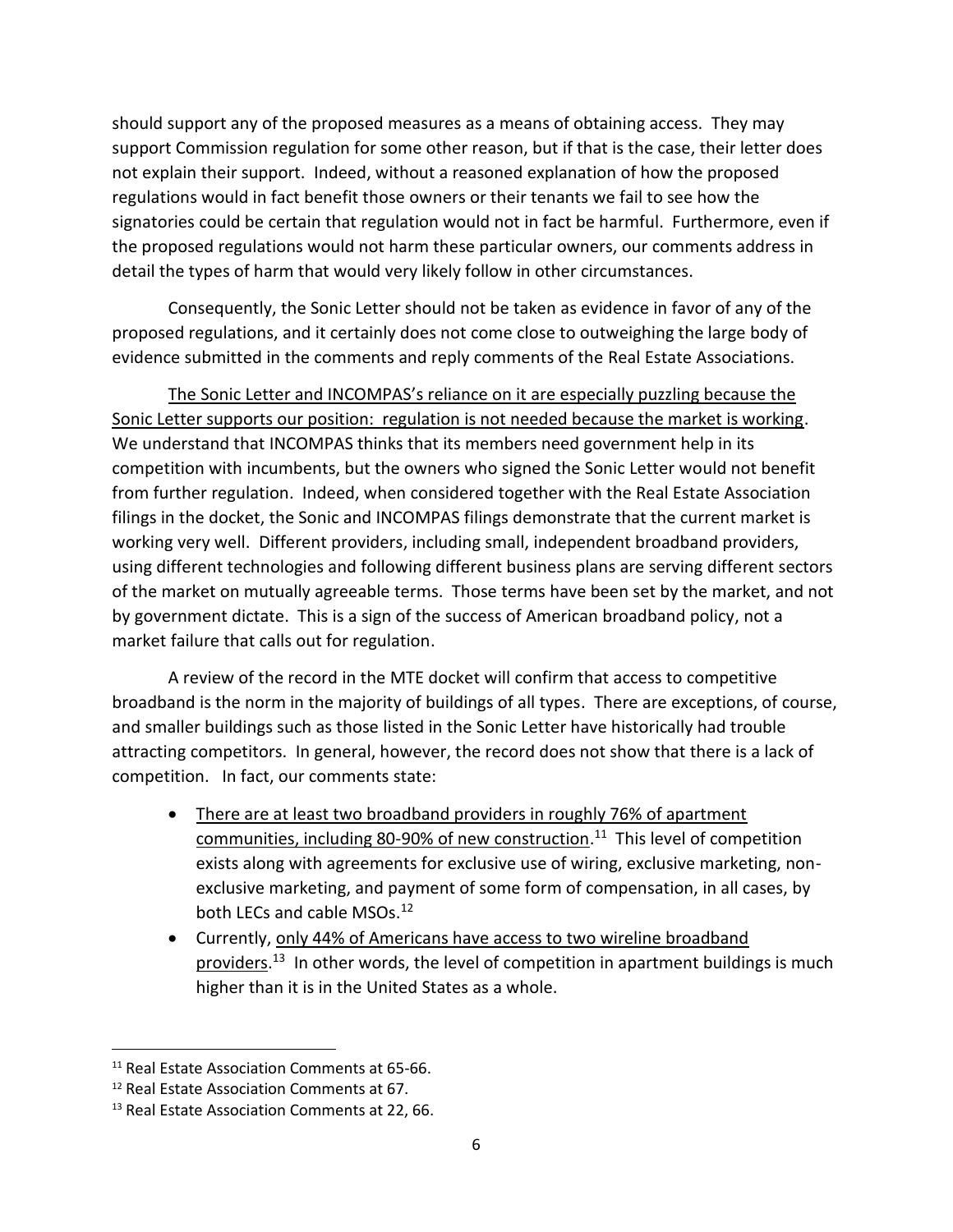• Survey evidence shows that (i) two-provider competition in apartment communities is the norm; (ii) three-provider competition is common; and (iii) a single provider is rare. $^{14}$ 

Despite the success of Commission policy to date and the efforts of both the real estate industry and the broadband industry, there are sectors of the market that have been underserved because the size or locations of properties, or the lower-income population they serve can make them unattractive.<sup>15</sup> Essentially every building in the country has broadband service, but convincing a competitor to enter a property can be difficult in some cases. If there is a problem in the marketplace, that is where it lies. The Sonic Letter owners may have had trouble attracting competitive options because of their small size, locations or other factors. And still, they found an alternative. But this does not mean that regulation is needed in other sectors. In fact, as noted above, regulation clearly was not needed even in their case.

Based on reports from property owners who have dealt with Sonic, NMHC, NAA and IREM understand that, as part of its business model, Sonic prefers not to negotiate detailed agreements with property owners. We assume that Sonic asks owners to sign a very basic document that gives Sonic the right to enter the property and little else. Clearly, this is working for some owners. But the existing regulatory structure, under which owners and providers often enter into more complex agreements, also has been working for other owners and their residents by delivering competitive broadband services to their residents. If Sonic or any other provider wants to follow its current business model and serve that sector of the market, it should do so. We welcome their presence and hope they succeed. On the other hand, if Sonic or a similar company wishes to expand to serve different sectors of the market, then it should be prepared to deal with those property owners in the same way that other providers do, including by entering into access agreements that can handle a variety of important issues such as legal considerations, liability, resident privacy and even service levels, rather than asking for government help.

Furthermore, adopting the specific regulations proposed in the MTE NPRM would be counterproductive. None of the proposed measures would actually encourage deployment and existing mechanisms have already succeeded in extending competition. Nor would it help owners like the signatories of the Sonic Letter, because they are already getting service. As we discussed in detail in a previous presentation, (i) banning or limiting door fees, true revenue sharing, or other compensation paid to owners will discourage residential owners from investing in infrastructure and will simply shift costs onto providers; (ii) banning exclusive use of wiring agreements would not give owners any incentive to grant access to additional providers; and (iii) regulating exclusive marketing also would not give owners any incentive to grant access

<sup>&</sup>lt;sup>14</sup> Real Estate Association Comments at 11-12, 66.

<sup>&</sup>lt;sup>15</sup> Real Estate Association Reply Comments at 16.